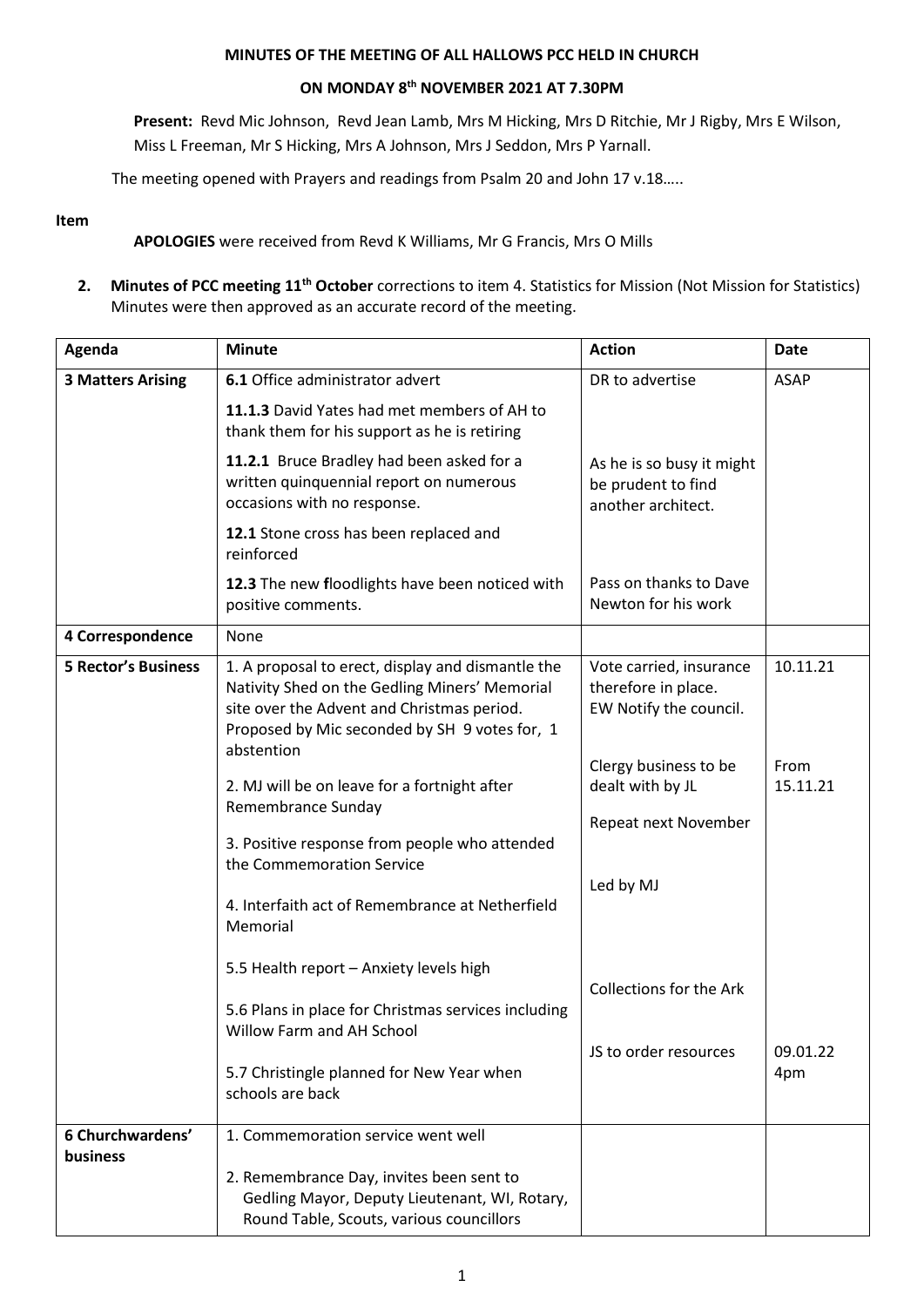| Agenda                                     | <b>Minute</b>                                                                                                                                                                                                                                                                                    | <b>Action</b>                                                                                            | Date             |
|--------------------------------------------|--------------------------------------------------------------------------------------------------------------------------------------------------------------------------------------------------------------------------------------------------------------------------------------------------|----------------------------------------------------------------------------------------------------------|------------------|
| <b>7 Sexton's Report</b><br>Doc circulated | Report noted, Rick thanked for his work                                                                                                                                                                                                                                                          |                                                                                                          |                  |
| 8 Fees for<br><b>Occasional Offices</b>    | A list of fees for salaries and occasion offices with<br>a 3% increase had been circulated.<br>Discussion took place over fee for CD operator<br>£32 and fee for organist at a funeral £90                                                                                                       | The increases were<br>approved as listed and<br>discussed. CD operator<br>now termed Assistant<br>Verger | From<br>01.01.22 |
| 9. Wider<br>9.1 Social group               | 1. Social Organisation group Christmas Fair -<br>people busy preparing for their stalls.                                                                                                                                                                                                         | Adverts and posters<br>displayed                                                                         | 27.11.21         |
|                                            | 2. Tree Lighting organised by Jenny Hollingsworth<br>with refreshments in All Hallows                                                                                                                                                                                                            | Grant from GBC £50 for<br>heating and<br>refreshments donated                                            | 26.11.21         |
| 9.2 Memorial Hall<br>Doc circulated        | Maintenance work continues.                                                                                                                                                                                                                                                                      | by Co-op                                                                                                 |                  |
| 9.3 Deanery                                | 1.EGOW without priest or curate. St John's<br>Colwick and Carlton without a priest, 6 Parishes<br>of Burton Joyce with 1 priest no curate.                                                                                                                                                       |                                                                                                          |                  |
|                                            | 2. St James Porchester new priest                                                                                                                                                                                                                                                                | To be installed                                                                                          | 11.11.21         |
|                                            | 3. Deanery Share divided amongst Parishes<br>unreasonable given the current situations                                                                                                                                                                                                           | No rise in clergy<br>stipends 2022                                                                       |                  |
| 9.4 The Ark<br>Doc circulated              | Positive outcomes being created by Joel, Jenni<br>and the Ark team.                                                                                                                                                                                                                              | Tree Lighting and<br>Nativity Stall collection<br>to the Ark                                             | 26.11.21         |
| 10 Younger<br>10.1 Safeguarding            | Policy review required. New information<br>regarding appointments and volunteers                                                                                                                                                                                                                 | MH, MJ and DR                                                                                            |                  |
| 10.2 Messy Church                          | 1. Fewer children at the second Messy Church<br>with 14 families. Everyone was engaged in the<br>activities with many positive responses. Helpers<br>fantastic. New helper - Chaplain from All Saints<br>school. Many thanks to Bill and Sue Cox for their<br>effort and providing refreshments. | Team learning what<br>went well and what<br>could be improved.                                           |                  |
|                                            | 2. Messy Sunday continues with the same theme<br>as MC, shorter session followed by worship in<br>church if they wish.                                                                                                                                                                           | Needs time to develop                                                                                    |                  |
|                                            | 3. Morning Praise an alternative service to<br>Common Worship                                                                                                                                                                                                                                    |                                                                                                          |                  |
| 10.3 All Hallows<br><b>School</b>          | School Christmas service in church without<br>parents due to lack of space                                                                                                                                                                                                                       | Inform school about<br>collection for the Ark                                                            |                  |
| 11 Deeper<br>11.1 Ministers                | Ministers rota for Jan-Feb going out.                                                                                                                                                                                                                                                            |                                                                                                          |                  |
|                                            | JL thanked all those who are new to interceding.<br>Continue to publish prayers in pewleaflet.                                                                                                                                                                                                   | Plans to have a group<br>session on interceding                                                          |                  |
| 11.2 Pastoral                              | Back in homes although there are still outbreaks<br>of Covid restricted access.                                                                                                                                                                                                                  | Covid test required<br>before entering.                                                                  |                  |